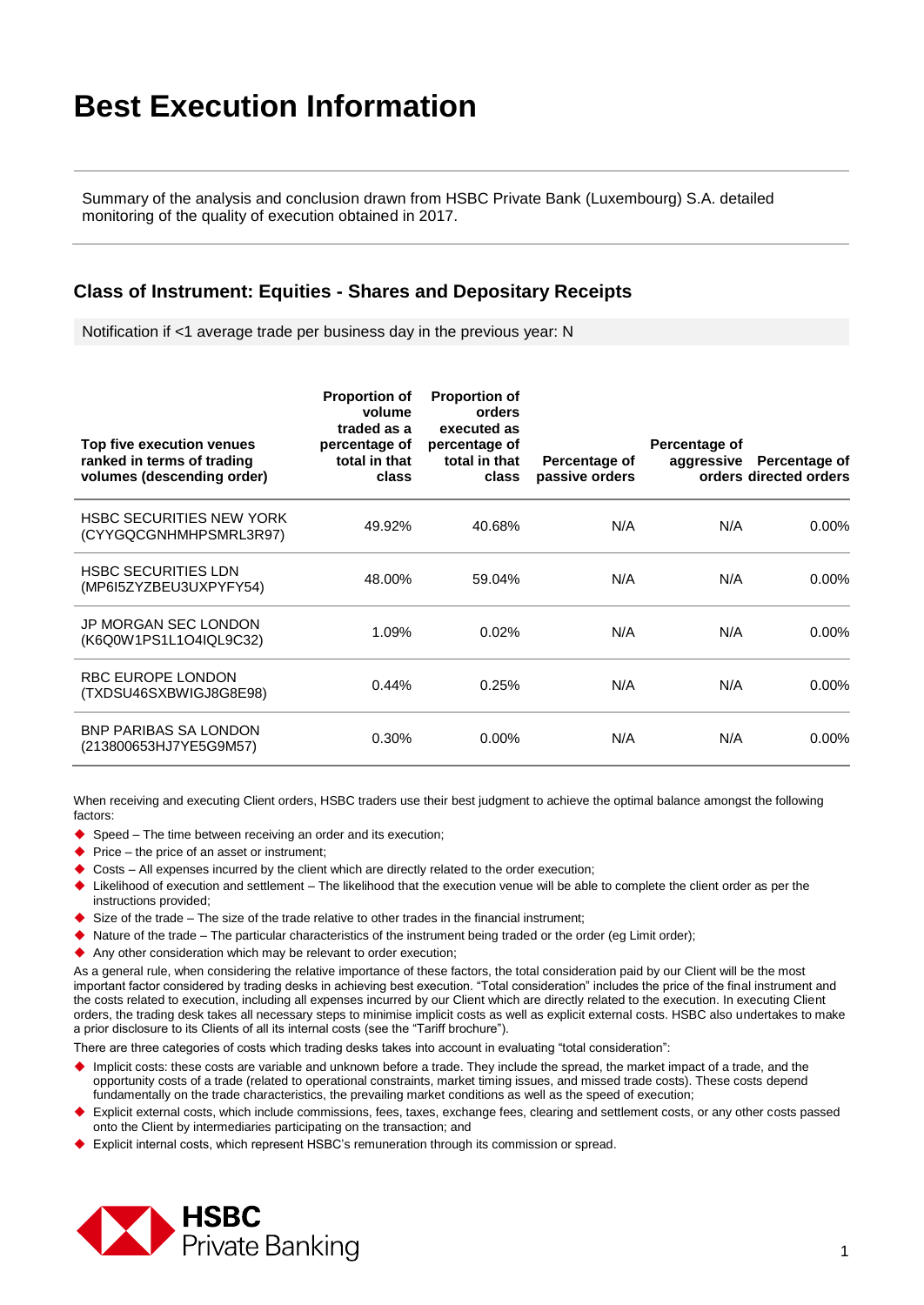Whilst total consideration is of primary importance in achieving best execution, other factors identified above may also be instrumental in delivering the best possible execution result to the Client. Therefore, in evaluating the relative importance of all factors, HSBC will also take into account:

- $\blacklozenge$  the specific nature of the instrument traded;
- $\blacklozenge$  the market where such instrument is traded;
- the characteristics of the order relating to the instrument, including the size of the trade relative to other trades in the financial instrument and the need to minimise any possible impact of the order on the market.

HSBC maintains a process to review and mitigate any instances of conflicts arising through the normal course of business. HSBC ensures that all employees are aware of this process and take reasonable steps to identify conflicts of interest that arise or may arise in the course of providing any regulated activity to a client and which may adversely affect clients' interests.

HSBC Private Bank (Luxembourg) S.A. does not have any price arrangement with any execution venues.

Any change in the list of execution venues listed will be commented in next reporting period.

Trading desk doesn't treat categories of clients differently.

Exceptions to the regular process of order management may be allowed only with respect to illiquid financial instruments and unusually large orders, both of which may need to be "worked" during a given period of time, either in search of available liquidity or to ensure the least impact on market price. HSBC will advise its Clients of this fact prior to working the order.

As a general rule, Client orders are not aggregated and are executed on a timely manner and by order of chronological priority. However, there may be instances where Client orders will be bulked, in particular for orders placed on Client portfolios managed by HSBC on a discretionary basis. In all cases, orders can only be aggregated when:

- i. The characteristics of the orders makes them suitable for aggregation;
- ii. HSBC determines that any such aggregation will not result in any disadvantage to a particular Client; and
- iii. In compliance with HSBC' allocation procedures (as may be applicable).

To avoid concentration of risk in external entities, exposure limits by counterparties were defined and are monitored prior to any trade. The trader best price selection is potentially limited then by exposure threshold defined by credit risk function.

These limits apply as well to intra-group trades.

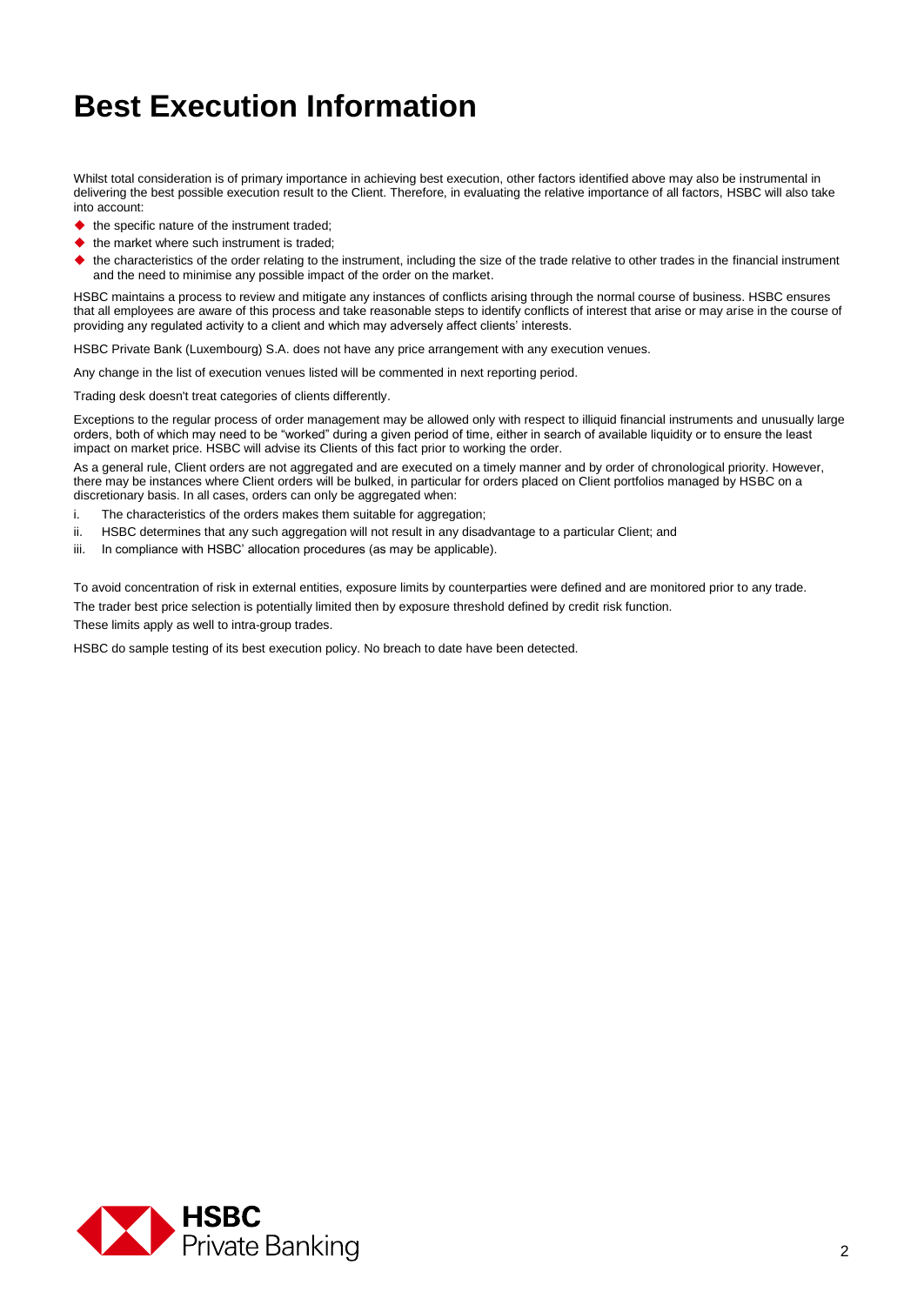Summary of the analysis and conclusion drawn from HSBC Private Bank (Luxembourg) S.A. detailed monitoring of the quality of execution obtained in 2017.

#### **Class of Instrument: Debt Instruments**

Notification if <1 average trade per business day in the previous year: N

| Top five execution venues<br>ranked in terms of trading<br>volumes (descending order) | <b>Proportion of</b><br>volume<br>traded as a<br>percentage of<br>total in that<br>class | <b>Proportion of</b><br>orders<br>executed as<br>percentage of<br>total in that<br>class | Percentage of<br>passive orders | Percentage of<br>aggressive | Percentage of<br>orders directed orders |
|---------------------------------------------------------------------------------------|------------------------------------------------------------------------------------------|------------------------------------------------------------------------------------------|---------------------------------|-----------------------------|-----------------------------------------|
| <b>UBS AG</b><br>(BFM8T61CT2L1QCEMIK50)                                               | 23.26%                                                                                   | 21.45%                                                                                   | N/A                             | N/A                         | $0.00\%$                                |
| <b>HSBC BANK PLC LONDON</b><br>(MP6I5ZYZBEU3UXPYFY54)                                 | 10.02%                                                                                   | 9.59%                                                                                    | N/A                             | N/A                         | $0.00\%$                                |
| CITIGROUP GLOBAL MARKETS<br>LDN<br>(XKZZ2JZF41MRHTR1V493)                             | 7.35%                                                                                    | 6.54%                                                                                    | N/A                             | N/A                         | $0.00\%$                                |
| <b>ZURCHER KANTONALBANK</b><br><b>ZURICH</b><br>(165GRDQ39W63PHVONY02)                | 6.20%                                                                                    | 5.96%                                                                                    | N/A                             | N/A                         | $0.00\%$                                |
| <b>MORGAN STANLEY LONDON</b><br>(4PQUHN3JPFGFNF3BB653)                                | 4.93%                                                                                    | 3.97%                                                                                    | N/A                             | N/A                         | $0.00\%$                                |

When receiving and executing Client orders, HSBC traders use their best judgment to achieve the optimal balance amongst the following factors:

- ◆ Speed The time between receiving an order and its execution;
- $\blacktriangleright$  Price the price of an asset or instrument;
- Costs All expenses incurred by the client which are directly related to the order execution;
- Likelihood of execution and settlement The likelihood that the execution venue will be able to complete the client order as per the instructions provided;
- $\blacklozenge$  Size of the trade The size of the trade relative to other trades in the financial instrument;
- Nature of the trade The particular characteristics of the instrument being traded or the order (eg Limit order);
- Any other consideration which may be relevant to order execution.

As a general rule, when considering the relative importance of these factors, the total consideration paid by our Client will be the most important factor considered by trading desks in achieving best execution. "Total consideration" includes the price of the final instrument and the costs related to execution, including all expenses incurred by our Client which are directly related to the execution. In executing Client orders, the trading desk takes all necessary steps to minimise implicit costs as well as explicit external costs. HSBC also undertakes to make a prior disclosure to its Clients of all its internal costs (see the "Tariff brochure").

There are three categories of costs which trading desks takes into account in evaluating "total consideration":

 Implicit costs: these costs are variable and unknown before a trade. They include the spread, the market impact of a trade, and the opportunity costs of a trade (related to operational constraints, market timing issues, and missed trade costs). These costs depend fundamentally on the trade characteristics, the prevailing market conditions as well as the speed of execution;

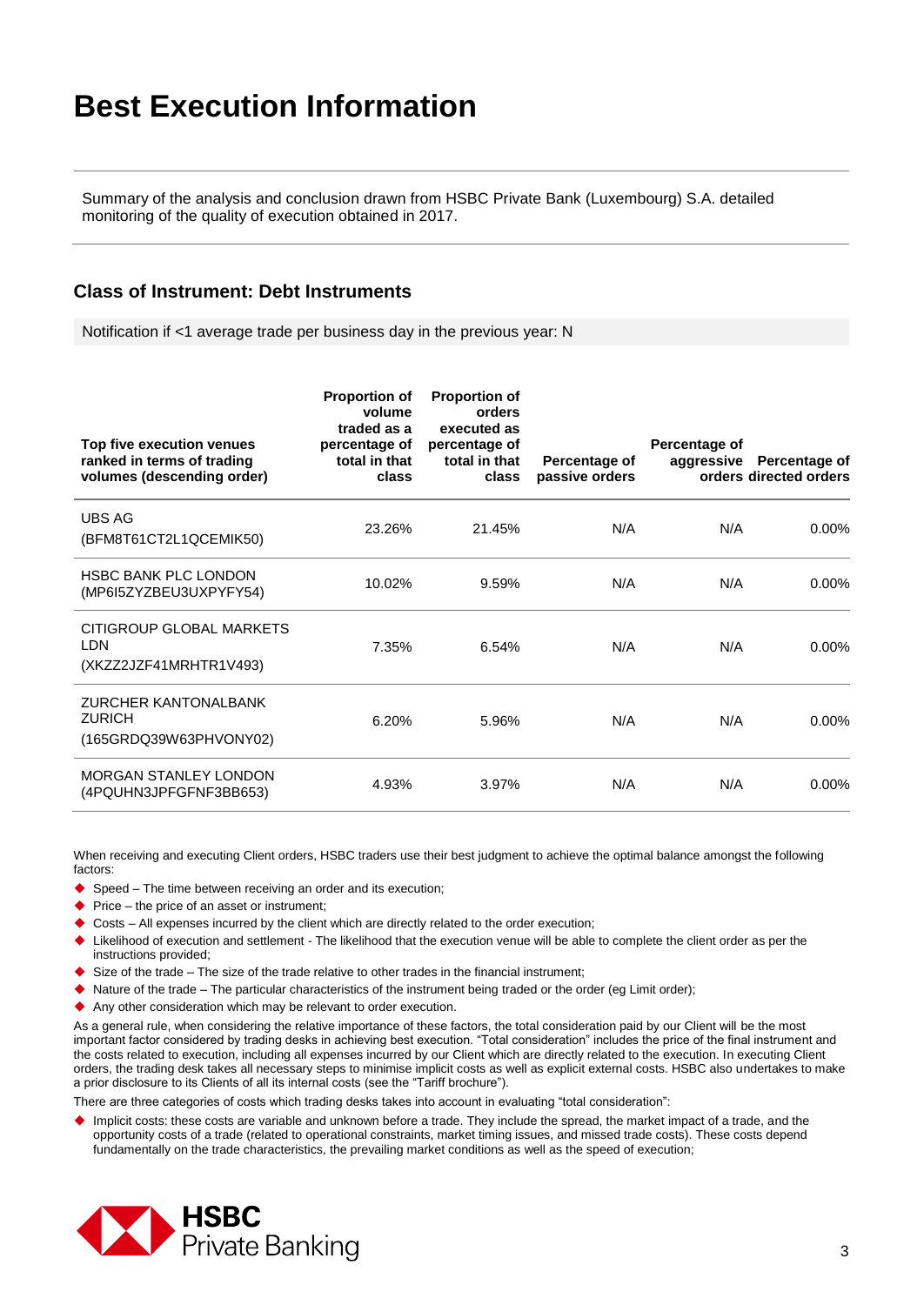- Explicit external costs, which include commissions, fees, taxes, exchange fees, clearing and settlement costs, or any other costs passed onto the Client by intermediaries participating on the transaction; and
- Explicit internal costs, which represent HSBC's remuneration through its commission or spread.

Whilst total consideration is of primary importance in achieving best execution, other factors identified above may also be instrumental in delivering the best possible execution result to the Client. Therefore, in evaluating the relative importance of all factors, HSBC will also take into account:

- $\blacklozenge$  the specific nature of the instrument traded;
- $\triangle$  the market where such instrument is traded:
- the characteristics of the order relating to the instrument, including the size of the trade relative to other trades in the financial instrument and the need to minimise any possible impact of the order on the market.

HSBC maintains a process to review and mitigate any instances of conflicts arising through the normal course of business. HSBC ensures that all employees are aware of this process and take reasonable steps to identify conflicts of interest that arise or may arise in the course of providing any regulated activity to a client and which may adversely affect clients' interests.

HSBC Private Bank (Luxembourg) S.A. does not have any price arrangement with any execution venues.

Any change in the list of execution venues listed will be commented in next reporting period.

Trading desk doesn't treat categories of clients differently.

Exceptions to the regular process of order management may be allowed only with respect to illiquid financial instruments and unusually large orders, both of which may need to be "worked" during a given period of time, either in search of available liquidity or to ensure the least impact on market price. HSBC will advise its Clients of this fact prior to working the order.

As a general rule, Client orders are not aggregated and are executed on a timely manner and by order of chronological priority. However, there may be instances where Client orders will be bulked, in particular for orders placed on Client portfolios managed by HSBC on a discretionary basis. In all cases, orders can only be aggregated when:

- i. The characteristics of the orders makes them suitable for aggregation;
- ii. HSBC determines that any such aggregation will not result in any disadvantage to a particular Client; and
- iii. In compliance with HSBC' allocation procedures (as may be applicable).

To avoid concentration of risk in external entities, exposure limits by counterparties were defined and are monitored prior to any trade. The trader best price selection is potentially limited then by exposure threshold defined by credit risk function. These limits apply as well to intra-group trades.

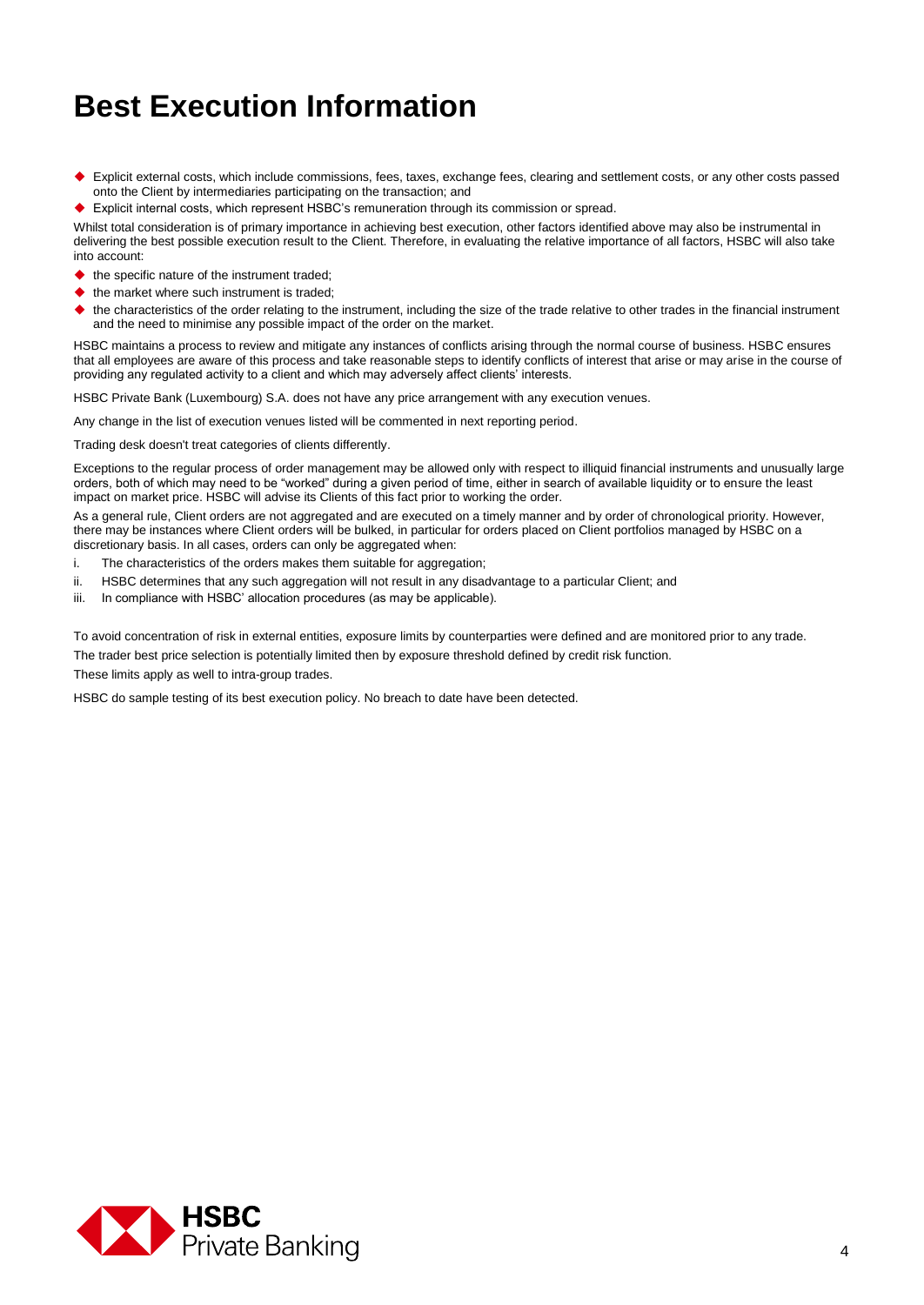Summary of the analysis and conclusion drawn from HSBC Private Bank (Luxembourg) S.A. detailed monitoring of the quality of execution obtained in 2017.

#### **Class of Instrument: Currency Derivatives**

Notification if <1 average trade per business day in the previous year: N

| Top five execution venues<br>ranked in terms of trading<br>volumes (descending order) | <b>Proportion of</b><br>volume<br>traded as a<br>percentage of<br>total in that<br>class | <b>Proportion of</b><br>orders<br>executed as<br>percentage of<br>total in that<br>class | Percentage of<br>passive orders | Percentage of | aggressive Percentage of<br>orders directed orders |
|---------------------------------------------------------------------------------------|------------------------------------------------------------------------------------------|------------------------------------------------------------------------------------------|---------------------------------|---------------|----------------------------------------------------|
| HSBC PB (Suisse) Geneva<br>(549300LM7URE8RZR5X06)                                     | 100.00%                                                                                  | 100.00%                                                                                  | N/A                             | N/A           | $0.00\%$                                           |

When receiving and executing Client orders, HSBC traders use their best judgment to achieve the optimal balance amongst the following factors:

- $\blacklozenge$  Speed The time between receiving an order and its execution;
- $\blacktriangleright$  Price the price of an asset or instrument:
- Costs All expenses incurred by the client which are directly related to the order execution;
- Likelihood of execution and settlement The likelihood that the execution venue will be able to complete the client order as per the instructions provided;
- $\blacklozenge$  Size of the trade The size of the trade relative to other trades in the financial instrument;
- $\blacktriangleright$  Nature of the trade The particular characteristics of the instrument being traded or the order (eq Limit order);
- Any other consideration which may be relevant to order execution.

As a general rule, when considering the relative importance of these factors, the total consideration paid by our Client will be the most important factor considered by trading desks in achieving best execution. "Total consideration" includes the price of the final instrument and the costs related to execution, including all expenses incurred by our Client which are directly related to the execution. In executing Client orders, the trading desk takes all necessary steps to minimise implicit costs as well as explicit external costs. HSBC also undertakes to make a prior disclosure to its Clients of all its internal costs (see the "Tariff brochure").

There are three categories of costs which trading desks takes into account in evaluating "total consideration":

- Implicit costs: these costs are variable and unknown before a trade. They include the spread, the market impact of a trade, and the opportunity costs of a trade (related to operational constraints, market timing issues, and missed trade costs). These costs depend fundamentally on the trade characteristics, the prevailing market conditions as well as the speed of execution;
- Explicit external costs, which include commissions, fees, taxes, exchange fees, clearing and settlement costs, or any other costs passed onto the Client by intermediaries participating on the transaction; and
- Explicit internal costs, which represent HSBC's remuneration through its commission or spread.

Whilst total consideration is of primary importance in achieving best execution, other factors identified above may also be instrumental in delivering the best possible execution result to the Client. Therefore, in evaluating the relative importance of all factors, HSBC will also take into account:

- the specific nature of the instrument traded;
- the market where such instrument is traded;
- the characteristics of the order relating to the instrument, including the size of the trade relative to other trades in the financial instrument and the need to minimise any possible impact of the order on the market.

HSBC maintains a process to review and mitigate any instances of conflicts arising through the normal course of business. HSBC ensures that all employees are aware of this process and take reasonable steps to identify conflicts of interest that arise or may arise in the course of providing any regulated activity to a client and which may adversely affect clients' interests.

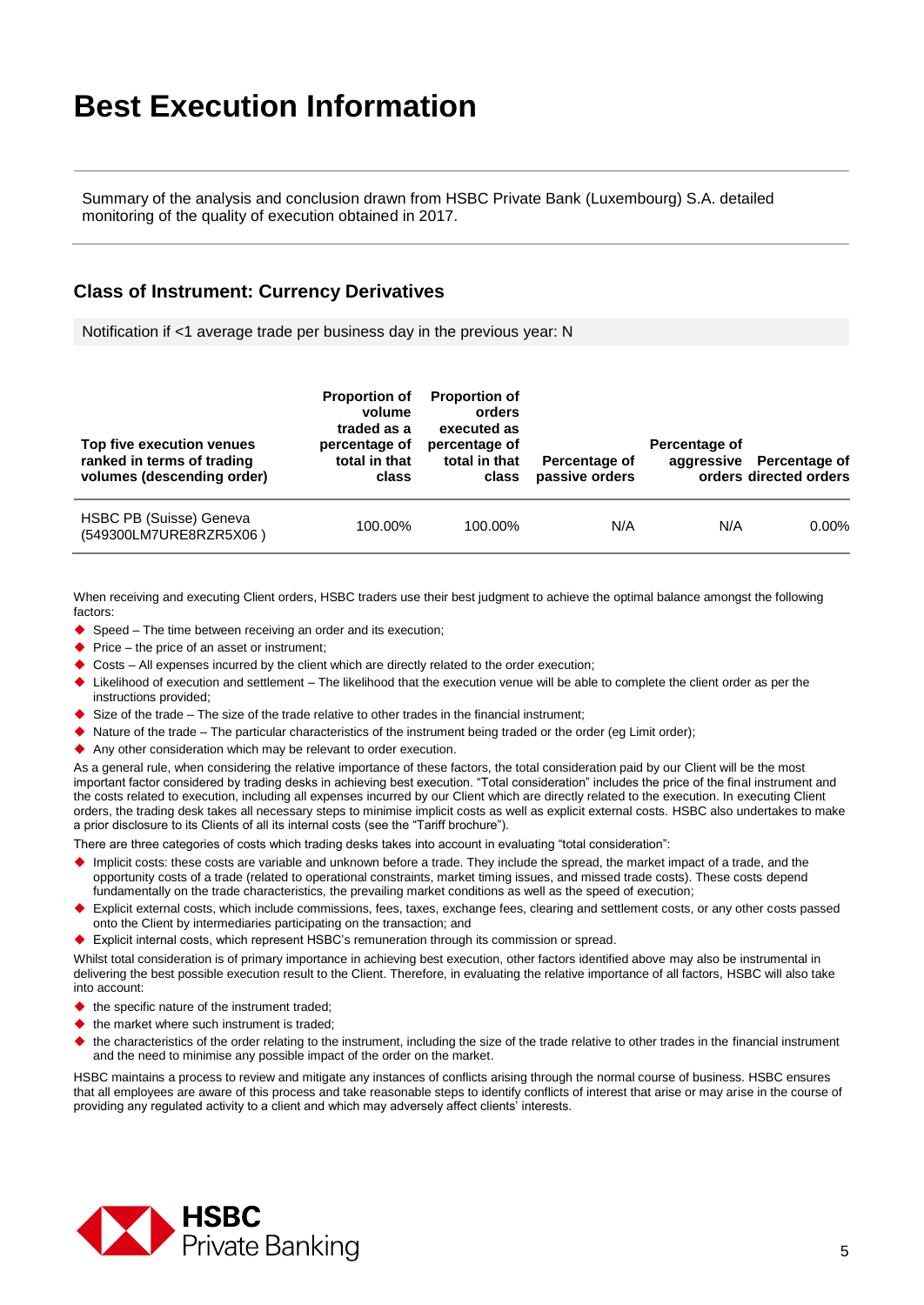HSBC does not have any price arrangement with any execution venues. Where trading desk does not trade a particular instrument with a full range of counterparties and use only HSBC Global Banking and Markets ("GB&M") or a third party to execute client orders, HSBC is considered to be in a closed architecture environment. This requires HSBC, on a best efforts basis, to compare the prices obtained from GB&M with an alternative available pricing source (e.g. via Bloomberg or Reuters) for those financial instruments where this information is readily publicly available. Where HSBC believes that the price provided by GB&M or a third party is not competitive or where there is no directly comparable investment (when dealing with simple products/structures), HSBC informs clients on a best efforts basis and where achievable obtain the client's consent before executing the transaction with GB&M or a third party.

Any change in the list of execution venues listed will be commented in next reporting period.

Trading desk doesn't treat categories of clients differently.

Exceptions to the regular process of order management may be allowed only with respect to illiquid financial instruments and unusually large orders, both of which may need to be "worked" during a given period of time, either in search of available liquidity or to ensure the least impact on market price. HSBC will advise its Clients of this fact prior to working the order.

As a general rule, Client orders are not aggregated and are executed on a timely manner and by order of chronological priority. However, there may be instances where Client orders will be bulked, in particular for orders placed on Client portfolios managed by HSBC on a discretionary basis. In all cases, orders can only be aggregated when:

- i. The characteristics of the orders makes them suitable for aggregation;
- ii. HSBC determines that any such aggregation will not result in any disadvantage to a particular Client; and
- iii. In compliance with HSBC' allocation procedures (as may be applicable).

To avoid concentration of risk in external entities, exposure limits by counterparties were defined and are monitored prior to any trade. The trader best price selection is potentially limited then by exposure threshold defined by credit risk function. These limits apply as well to intra-group trades.

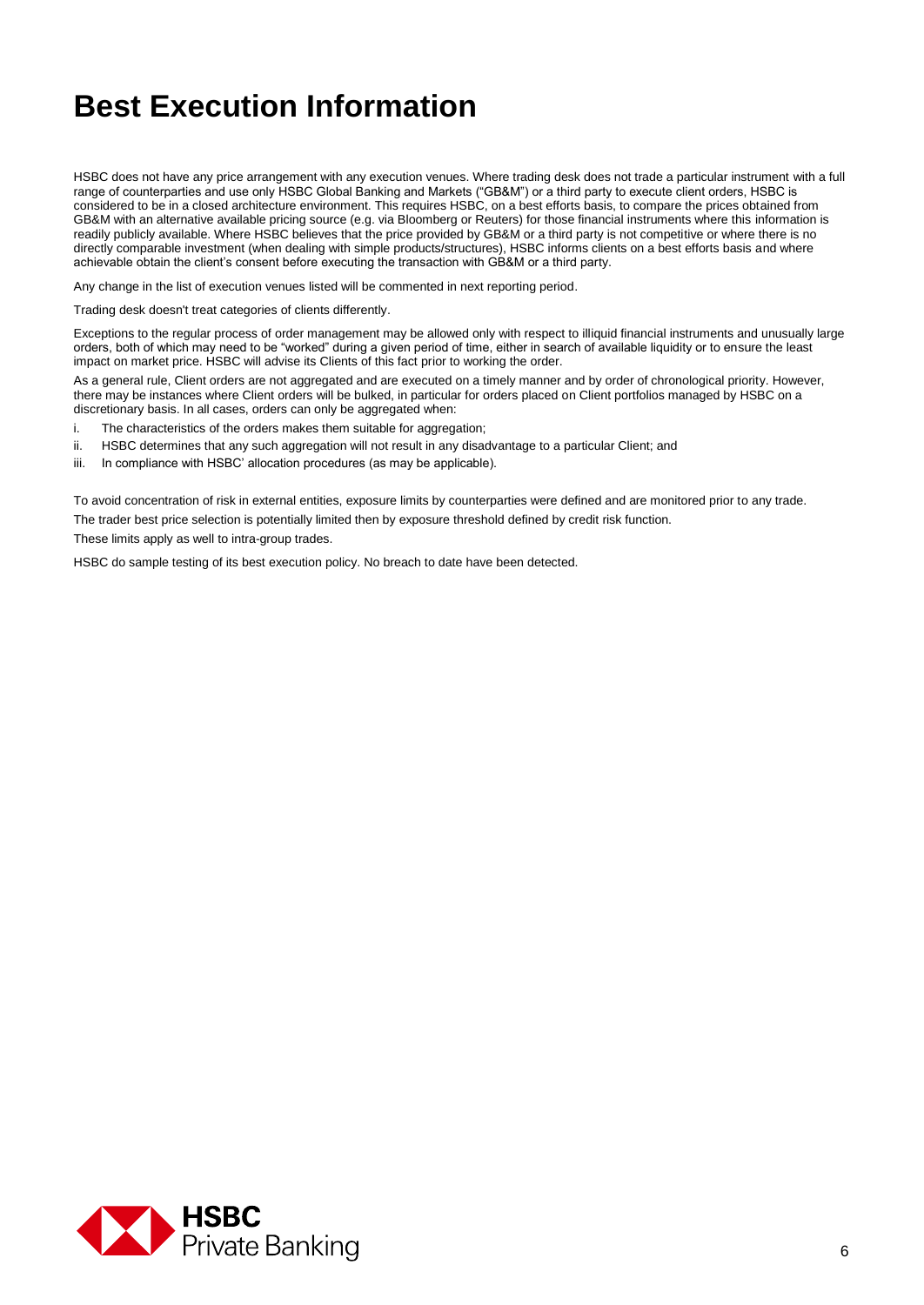Summary of the analysis and conclusion drawn from HSBC Private Bank (Luxembourg) S.A. detailed monitoring of the quality of execution obtained in 2017.

#### **Class of Instrument: Equity Derivatives**

Notification if <1 average trade per business day in the previous year: N

| Top five execution venues<br>ranked in terms of trading<br>volumes (descending order) | <b>Proportion of</b><br>volume<br>traded as a<br>percentage of<br>total in that<br>class | <b>Proportion of</b><br>orders<br>executed as<br>percentage of<br>total in that<br>class | Percentage of<br>passive orders | Percentage of | aggressive Percentage of<br>orders directed orders |
|---------------------------------------------------------------------------------------|------------------------------------------------------------------------------------------|------------------------------------------------------------------------------------------|---------------------------------|---------------|----------------------------------------------------|
| <b>HSBC BANK PLC LONDON</b><br>(MP6I5ZYZBEU3UXPYFY54)                                 | 100.00%                                                                                  | 100.00%                                                                                  | N/A                             | N/A           | $0.00\%$                                           |

When receiving and executing Client orders, HSBC traders use their best judgment to achieve the optimal balance amongst the following factors:

- ◆ Speed The time between receiving an order and its execution;
- $\blacktriangleright$  Price The price of an asset or instrument;
- ◆ Costs All expenses incurred by the client which are directly related to the order execution;
- Likelihood of execution and settlement The likelihood that the execution venue will be able to complete the client order as per the instructions provided;
- $\triangleright$  Size of the trade The size of the trade relative to other trades in the financial instrument;
- $\blacktriangleright$  Nature of the trade The particular characteristics of the instrument being traded or the order (eg Limit order);
- Any other consideration which may be relevant to order execution.

As a general rule, when considering the relative importance of these factors, the total consideration paid by our Client will be the most important factor considered by trading desks in achieving best execution. "Total consideration" includes the price of the final instrument and the costs related to execution, including all expenses incurred by our Client which are directly related to the execution. In executing Client orders, the trading desk takes all necessary steps to minimise implicit costs as well as explicit external costs. HSBC also undertakes to make a prior disclosure to its Clients of all its internal costs (see the "Tariff brochure").

There are three categories of costs which trading desks takes into account in evaluating "total consideration":

- Implicit costs: these costs are variable and unknown before a trade. They include the spread, the market impact of a trade, and the opportunity costs of a trade (related to operational constraints, market timing issues, and missed trade costs). These costs depend fundamentally on the trade characteristics, the prevailing market conditions as well as the speed of execution;
- Explicit external costs, which include commissions, fees, taxes, exchange fees, clearing and settlement costs, or any other costs passed onto the Client by intermediaries participating on the transaction; and
- Explicit internal costs, which represent HSBC's remuneration through its commission or spread.

Whilst total consideration is of primary importance in achieving best execution, other factors identified above may also be instrumental in delivering the best possible execution result to the Client. Therefore, in evaluating the relative importance of all factors, HSBC will also take into account:

- $\blacktriangleright$  the specific nature of the instrument traded;
- $\blacklozenge$  the market where such instrument is traded:
- the characteristics of the order relating to the instrument, including the size of the trade relative to other trades in the financial instrument and the need to minimise any possible impact of the order on the market.

HSBC maintains a process to review and mitigate any instances of conflicts arising through the normal course of business. HSBC ensures that all employees are aware of this process and take reasonable steps to identify conflicts of interest that arise or may arise in the course of providing any regulated activity to a client and which may adversely affect clients' interests.

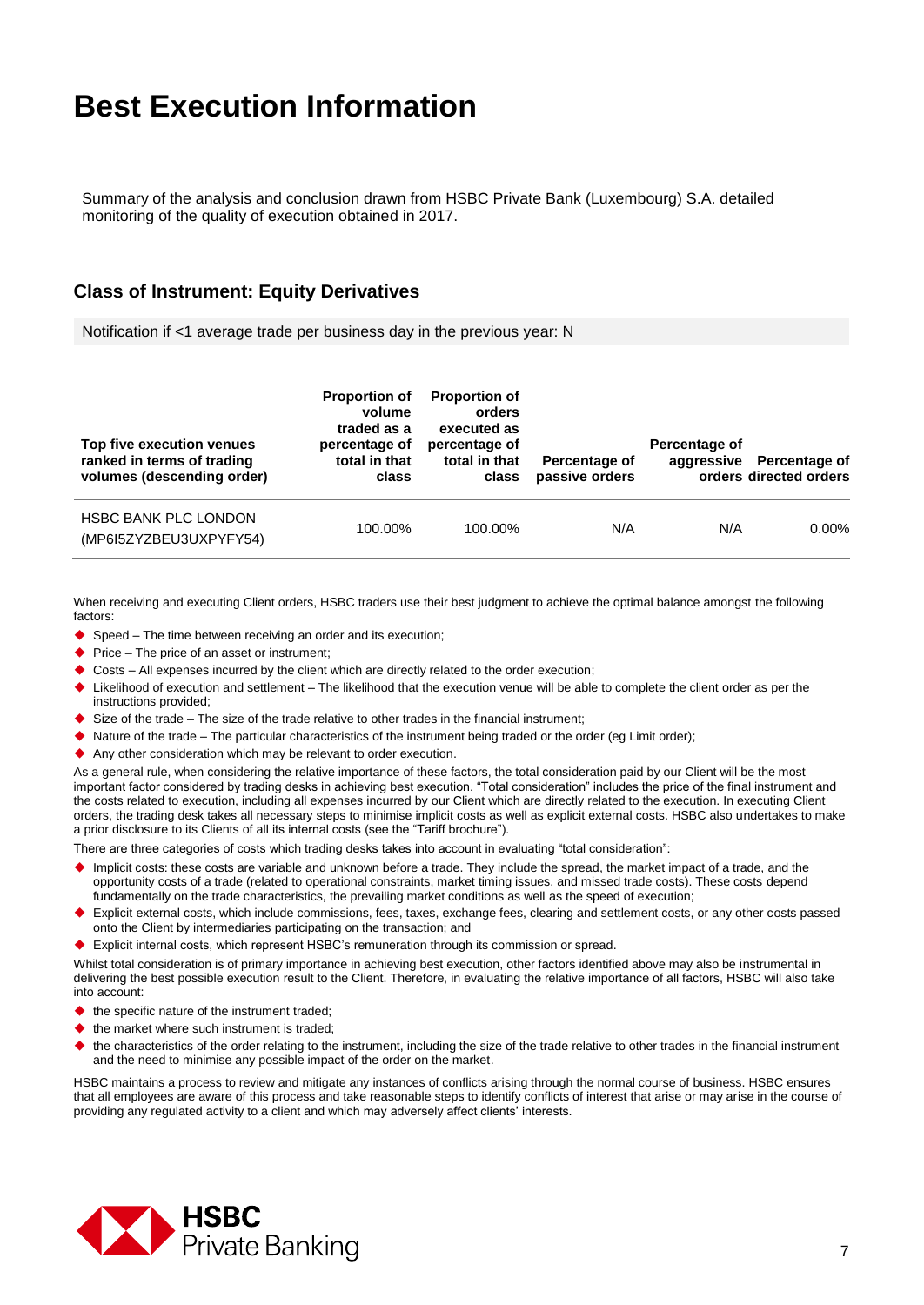HSBC does not have any price arrangement with any execution venues. Where trading desk does not trade a particular instrument with a full range of counterparties and use only HSBC Global Banking and Markets ("GB&M") or a third party to execute client orders, HSBC is considered to be in a closed architecture environment. This requires HSBC, on a best efforts basis, to compare the prices obtained from GB&M with an alternative available pricing source (e.g. via Bloomberg or Reuters) for those financial instruments where this information is readily publicly available.

Where HSBC believes that the price provided by GB&M or a third party is not competitive or where there is no directly comparable investment (when dealing with simple products/structures), HSBC informs clients on a best efforts basis and where achievable obtain the client's consent before executing the transaction with GB&M or a third party.

Any change in the list of execution venues listed will be commented in next reporting period.

Trading desk doesn't treat categories of clients differently.

Exceptions to the regular process of order management may be allowed only with respect to illiquid financial instruments and unusually large orders, both of which may need to be "worked" during a given period of time, either in search of available liquidity or to ensure the least impact on market price. HSBC will advise its Clients of this fact prior to working the order.

As a general rule, Client orders are not aggregated and are executed on a timely manner and by order of chronological priority. However, there may be instances where Client orders will be bulked, in particular for orders placed on Client portfolios managed by HSBC on a discretionary basis. In all cases, orders can only be aggregated when:

- i. The characteristics of the orders makes them suitable for aggregation;
- ii. HSBC determines that any such aggregation will not result in any disadvantage to a particular Client; and
- iii. In compliance with HSBC' allocation procedures (as may be applicable).

To avoid concentration of risk in external entities, exposure limits by counterparties were defined and are monitored prior to any trade. The trader best price selection is potentially limited then by exposure threshold defined by credit risk function.

These limits apply as well to intra-group trades.

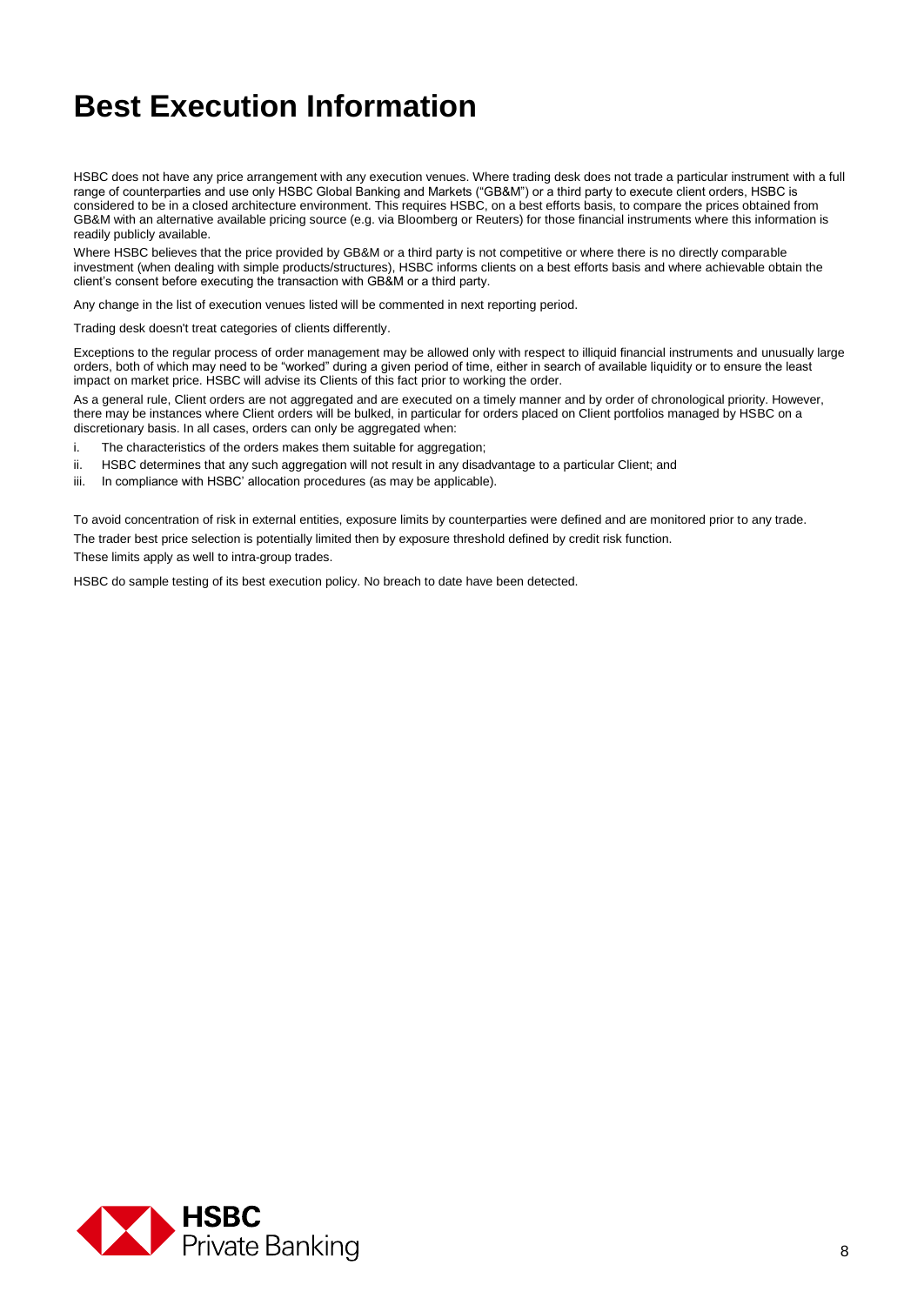Summary of the analysis and conclusion drawn from HSBC Private Bank (Luxembourg) S.A. detailed monitoring of the quality of execution obtained in 2017.

#### **Class of Instrument: Securitized Derivatives**

Notification if <1 average trade per business day in the previous year: Y

| Top five execution venues<br>ranked in terms of trading<br>volumes (descending order) | <b>Proportion of</b><br>volume<br>traded as a<br>percentage of<br>total in that<br>class | <b>Proportion of</b><br>orders<br>executed as<br>percentage of<br>total in that<br>class | Percentage of<br>passive orders | Percentage of<br>aggressive | Percentage of<br>orders directed orders |
|---------------------------------------------------------------------------------------|------------------------------------------------------------------------------------------|------------------------------------------------------------------------------------------|---------------------------------|-----------------------------|-----------------------------------------|
| <b>HSBC BANK PLC LONDON</b><br>(MP6I5ZYZBEU3UXPYFY54)                                 | 41.98%                                                                                   | 63.81%                                                                                   | N/A                             | N/A                         | $00.00\%$                               |
| NATIXIS PARIS<br>(KX1WK48MPD4Y2NCUIZ63)                                               | 16.01%                                                                                   | 4.76%                                                                                    | N/A                             | N/A                         | 00.00%                                  |
| SOCIETE GENERALE PARIS<br>(O2RNE8IBXP4R0TD8PU41)                                      | 11.36%                                                                                   | 13.33%                                                                                   | N/A                             | N/A                         | $00.00\%$                               |
| <b>GOLDMAN SACHS INTL LONDON</b><br>(W22LROWP2IHZNBB6K528)                            | 6.68%                                                                                    | 1.90%                                                                                    | N/A                             | N/A                         | 00.00%                                  |
| CITIGROUP GLOBAL MARKETS<br>LDN (XKZZ2JZF41MRHTR1V493)                                | 6.67%                                                                                    | 0.95%                                                                                    | N/A                             | N/A                         | 00.00%                                  |

When receiving and executing Client orders, HSBC traders use their best judgment to achieve the optimal balance amongst the following factors:

- Speed The time between receiving an order and its execution;
- $\blacklozenge$  Price The price of an asset or instrument;
- Costs All expenses incurred by the client which are directly related to the order execution;
- Likelihood of execution and settlement The likelihood that the execution venue will be able to complete the client order as per the instructions provided;
- $\blacklozenge$  Size of the trade The size of the trade relative to other trades in the financial instrument;
- $\blacklozenge$  Nature of the trade The particular characteristics of the instrument being traded or the order (eg Limit order);
- Any other consideration which may be relevant to order execution.

As a general rule, when considering the relative importance of these factors, the total consideration paid by our Client will be the most important factor considered by trading desks in achieving best execution. "Total consideration" includes the price of the final instrument and the costs related to execution, including all expenses incurred by our Client which are directly related to the execution. In executing Client orders, the trading desk takes all necessary steps to minimise implicit costs as well as explicit external costs. HSBC also undertakes to make a prior disclosure to its Clients of all its internal costs (see the "Tariff brochure").

- Implicit costs: these costs are variable and unknown before a trade. They include the spread, the market impact of a trade, and the opportunity costs of a trade (related to operational constraints, market timing issues, and missed trade costs). These costs depend fundamentally on the trade characteristics, the prevailing market conditions as well as the speed of execution;
- Explicit external costs, which include commissions, fees, taxes, exchange fees, clearing and settlement costs, or any other costs passed onto the Client by intermediaries participating on the transaction; and
- Explicit internal costs, which represent HSBC's remuneration through its commission or spread.

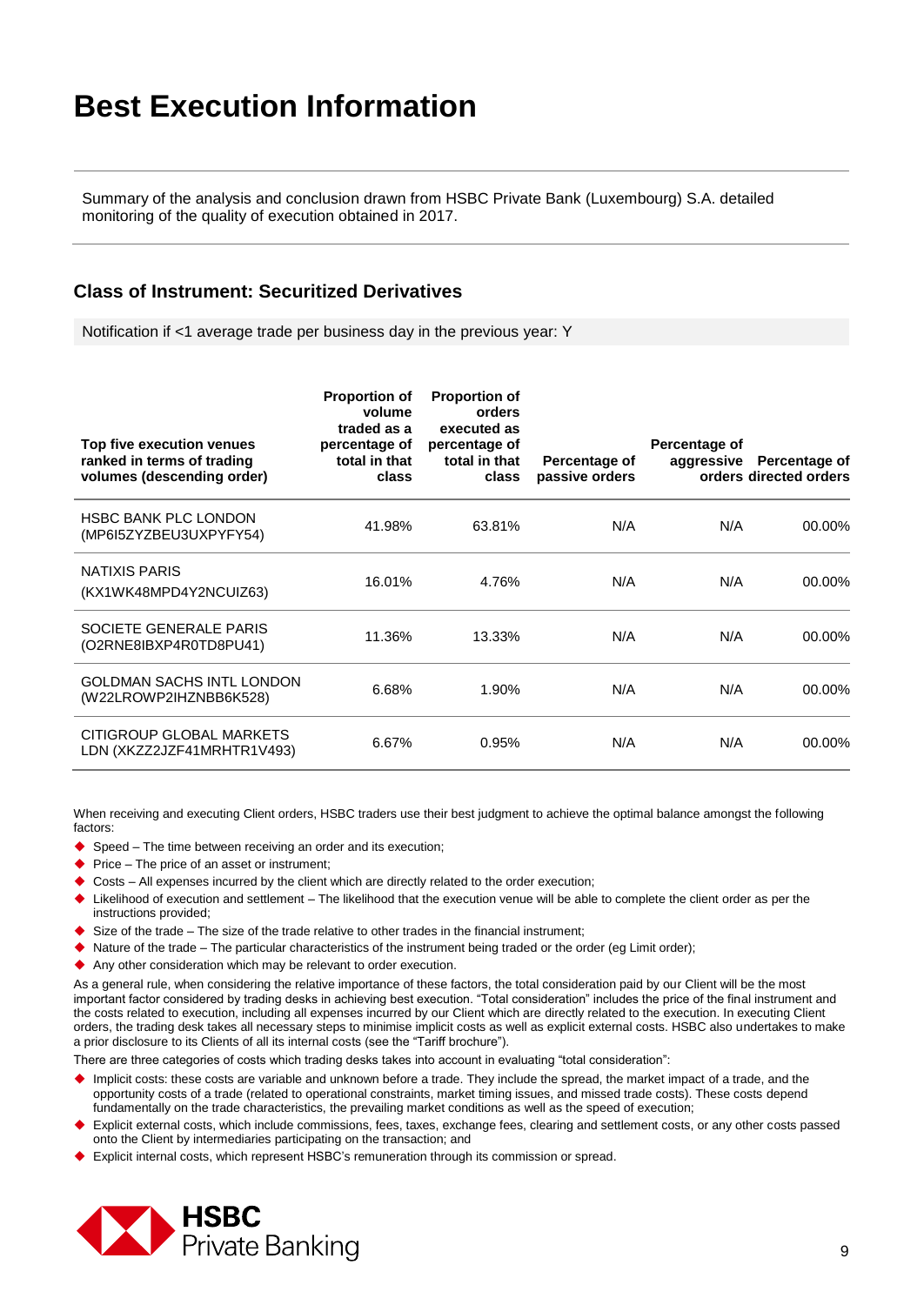Whilst total consideration is of primary importance in achieving best execution, other factors identified above may also be instrumental in delivering the best possible execution result to the Client. Therefore, in evaluating the relative importance of all factors, HSBC will also take into account:

- $\blacklozenge$  the specific nature of the instrument traded;
- $\blacklozenge$  the market where such instrument is traded;
- the characteristics of the order relating to the instrument, including the size of the trade relative to other trades in the financial instrument and the need to minimise any possible impact of the order on the market.

HSBC maintains a process to review and mitigate any instances of conflicts arising through the normal course of business. HSBC ensures that all employees are aware of this process and take reasonable steps to identify conflicts of interest that arise or may arise in the course of providing any regulated activity to a client and which may adversely affect clients' interests.

HSBC Private Bank (Luxembourg) S.A. does not have any price arrangement with any execution venues.

Any change in the list of execution venues listed will be commented in next reporting period.

Trading desk doesn't treat categories of clients differently.

Exceptions to the regular process of order management may be allowed only with respect to illiquid financial instruments and unusually large orders, both of which may need to be "worked" during a given period of time, either in search of available liquidity or to ensure the least impact on market price. HSBC will advise its Clients of this fact prior to working the order.

As a general rule, Client orders are not aggregated and are executed on a timely manner and by order of chronological priority. However, there may be instances where Client orders will be bulked, in particular for orders placed on Client portfolios managed by HSBC on a discretionary basis. In all cases, orders can only be aggregated when:

- i. The characteristics of the orders makes them suitable for aggregation;
- ii. HSBC determines that any such aggregation will not result in any disadvantage to a particular Client; and
- iii. In compliance with HSBC' allocation procedures (as may be applicable).

To avoid concentration of risk in external entities, exposure limits by counterparties were defined and are monitored prior to any trade. The trader best price selection is potentially limited then by exposure threshold defined by credit risk function.

These limits apply as well to intra-group trades.

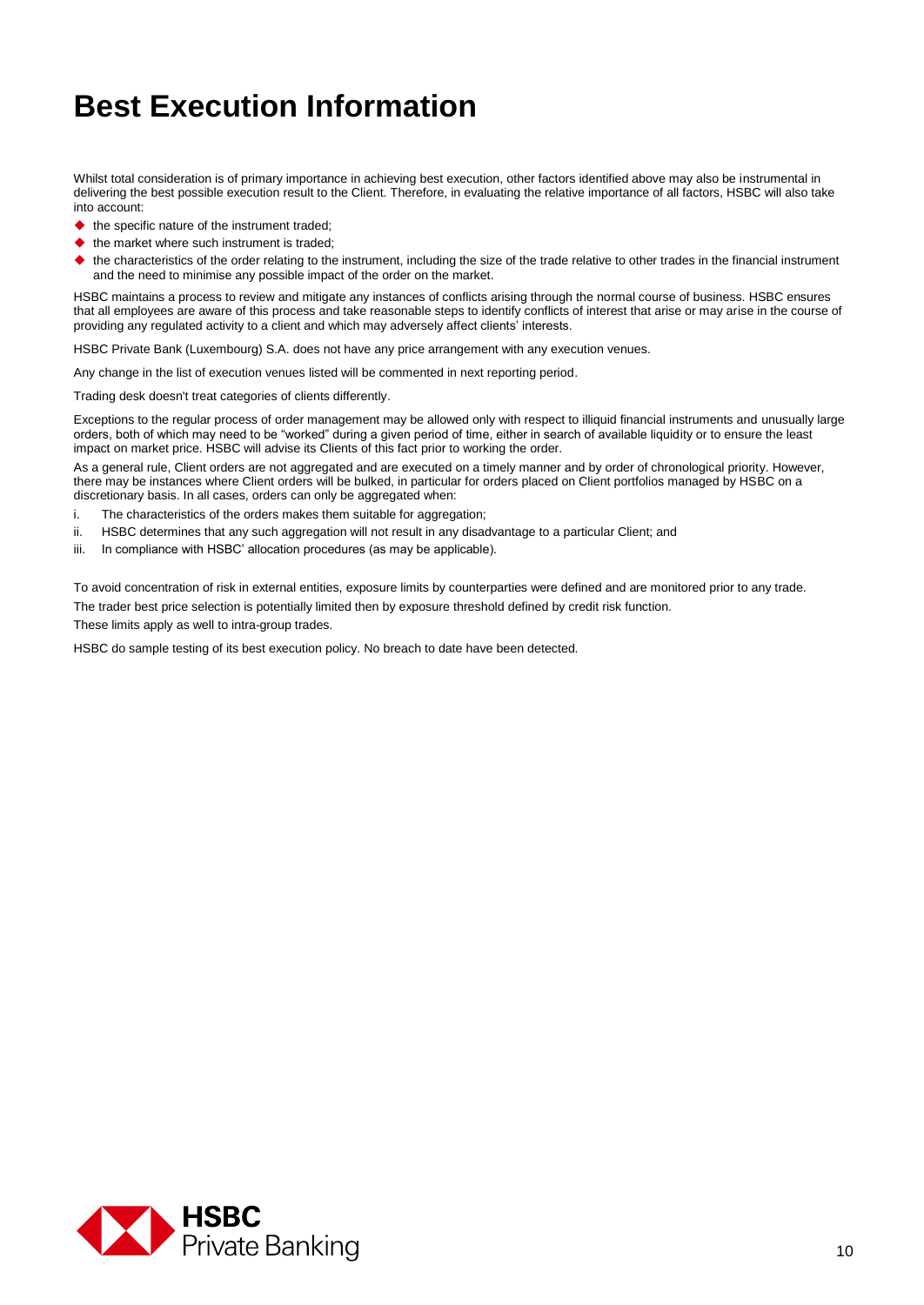Summary of the analysis and conclusion drawn from HSBC Private Bank (Luxembourg) S.A. detailed monitoring of the quality of execution obtained in 2017.

#### **Class of Instrument: Commodity Derivatives**

Notification if <1 average trade per business day in the previous year: Y

| Top five execution venues<br>ranked in terms of trading<br>volumes (descending order) | <b>Proportion of</b><br>volume<br>traded as a<br>percentage of<br>total in that<br>class | <b>Proportion of</b><br>orders<br>executed as<br>percentage of<br>total in that<br>class | Percentage of<br>passive orders | Percentage of | aggressive Percentage of<br>orders directed orders |
|---------------------------------------------------------------------------------------|------------------------------------------------------------------------------------------|------------------------------------------------------------------------------------------|---------------------------------|---------------|----------------------------------------------------|
| <b>HSBC BANK PLC LONDON</b><br>(MP6I5ZYZBEU3UXPYFY54)                                 | 100.00%                                                                                  | 100.00%                                                                                  | N/A                             | N/A           | $0.00\%$                                           |

When receiving and executing Client orders, HSBC traders use their best judgment to achieve the optimal balance amongst the following factors:

- $\blacklozenge$  Speed The time between receiving an order and its execution;
- $\bullet$  Price The price of an asset or instrument:
- Costs All expenses incurred by the client which are directly related to the order execution;
- Likelihood of execution and settlement The likelihood that the execution venue will be able to complete the client order as per the instructions provided;
- $\blacklozenge$  Size of the trade The size of the trade relative to other trades in the financial instrument;
- $\blacktriangleright$  Nature of the trade The particular characteristics of the instrument being traded or the order (eq Limit order);
- Any other consideration which may be relevant to order execution.

As a general rule, when considering the relative importance of these factors, the total consideration paid by our Client will be the most important factor considered by trading desks in achieving best execution. "Total consideration" includes the price of the final instrument and the costs related to execution, including all expenses incurred by our Client which are directly related to the execution. In executing Client orders, the trading desk takes all necessary steps to minimise implicit costs as well as explicit external costs. HSBC also undertakes to make a prior disclosure to its Clients of all its internal costs (see the "Tariff brochure").

There are three categories of costs which trading desks takes into account in evaluating "total consideration":

- Implicit costs: these costs are variable and unknown before a trade. They include the spread, the market impact of a trade, and the opportunity costs of a trade (related to operational constraints, market timing issues, and missed trade costs). These costs depend fundamentally on the trade characteristics, the prevailing market conditions as well as the speed of execution;
- Explicit external costs, which include commissions, fees, taxes, exchange fees, clearing and settlement costs, or any other costs passed onto the Client by intermediaries participating on the transaction; and
- Explicit internal costs, which represent HSBC's remuneration through its commission or spread.

Whilst total consideration is of primary importance in achieving best execution, other factors identified above may also be instrumental in delivering the best possible execution result to the Client. Therefore, in evaluating the relative importance of all factors, HSBC will also take into account:

- $\blacktriangleright$  the specific nature of the instrument traded:
- $\bullet$  the market where such instrument is traded:
- the characteristics of the order relating to the instrument, including the size of the trade relative to other trades in the financial instrument and the need to minimise any possible impact of the order on the market.

HSBC maintains a process to review and mitigate any instances of conflicts arising through the normal course of business. HSBC ensures that all employees are aware of this process and take reasonable steps to identify conflicts of interest that arise or may arise in the course of providing any regulated activity to a client and which may adversely affect clients' interests.

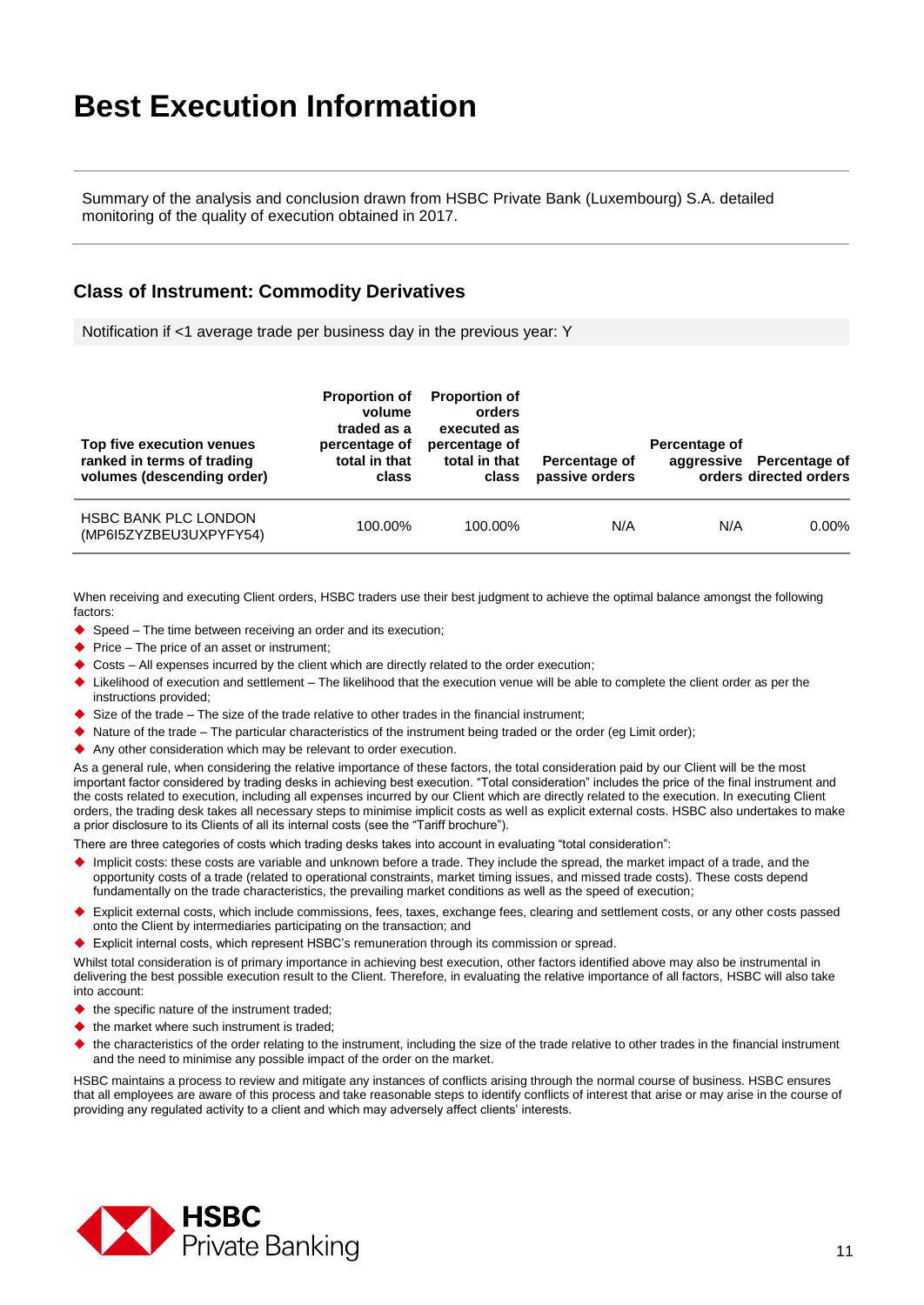HSBC does not have any price arrangement with any execution venues. Where trading desk does not trade a particular instrument with a full range of counterparties and use only HSBC Global Banking and Markets ("GB&M") or a third party to execute client orders, HSBC is considered to be in a closed architecture environment. This requires HSBC, on a best efforts basis, to compare the prices obtained from GB&M with an alternative available pricing source (e.g. via Bloomberg or Reuters) for those financial instruments where this information is readily publicly available. Where HSBC believes that the price provided by GB&M or a third party is not competitive or where there is no directly comparable investment (when dealing with simple products/structures), HSBC informs clients on a best efforts basis and where achievable obtain the client's consent before executing the transaction with GB&M or a third party.

Any change in the list of execution venues listed will be commented in next reporting period

Trading desk doesn't treat categories of clients differently.

Exceptions to the regular process of order management may be allowed only with respect to illiquid financial instruments and unusually large orders, both of which may need to be "worked" during a given period of time, either in search of available liquidity or to ensure the least impact on market price. HSBC will advise its Clients of this fact prior to working the order.

As a general rule, Client orders are not aggregated and are executed on a timely manner and by order of chronological priority. However, there may be instances where Client orders will be bulked, in particular for orders placed on Client portfolios managed by HSBC on a discretionary basis. In all cases, orders can only be aggregated when:

- i. The characteristics of the orders makes them suitable for aggregation;
- ii. HSBC determines that any such aggregation will not result in any disadvantage to a particular Client; and
- iii. In compliance with HSBC' allocation procedures (as may be applicable).

To avoid concentration of risk in external entities, exposure limits by counterparties were defined and are monitored prior to any trade. The trader best price selection is potentially limited then by exposure threshold defined by credit risk function. These limits apply as well to intra-group trades.

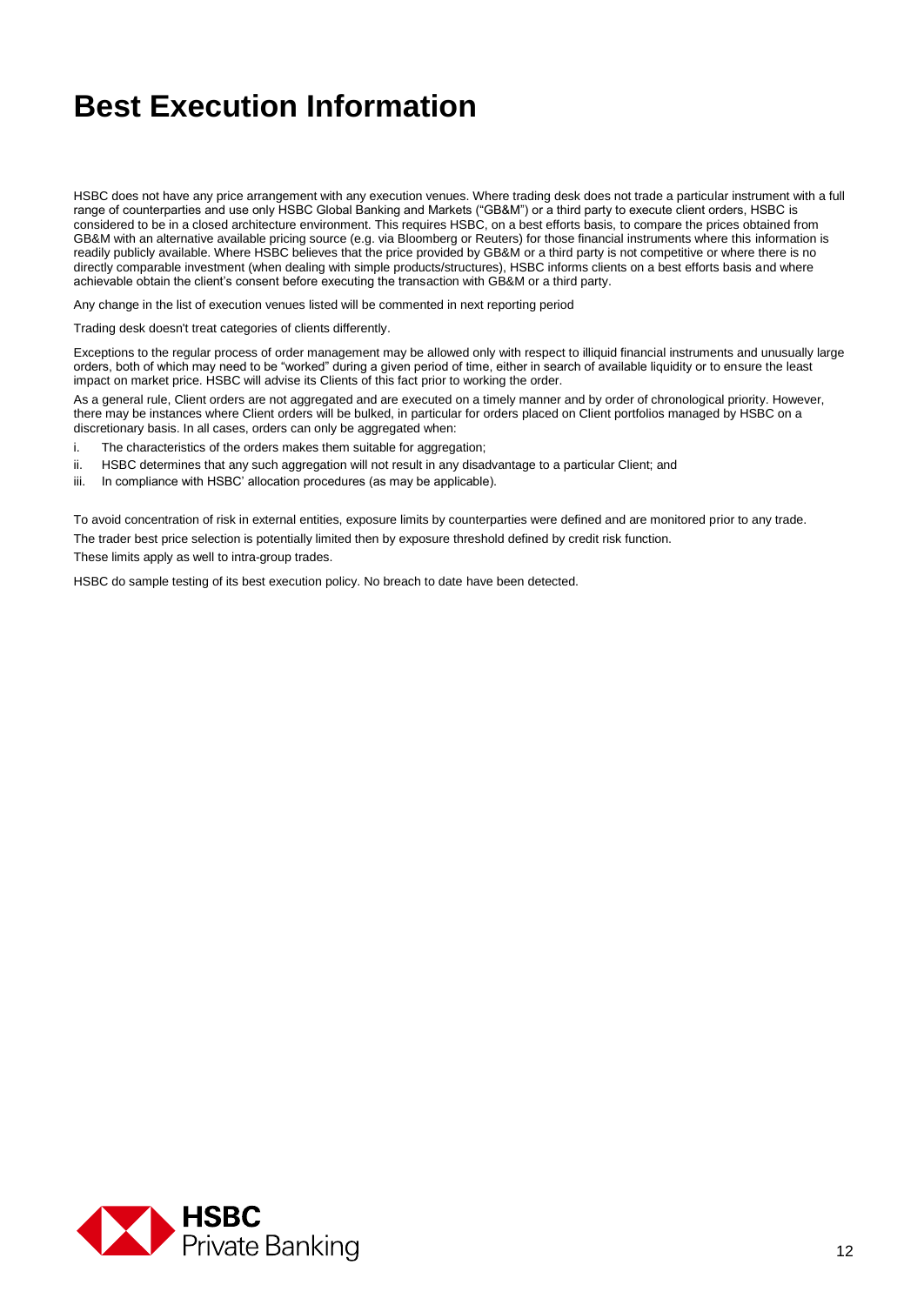Summary of the analysis and conclusion drawn from HSBC Private Bank (Luxembourg) S.A. detailed monitoring of the quality of execution obtained in 2017.

#### **Class of Instrument: Exchange Traded Products**

Notification if <1 average trade per business day in the previous year: N

| Top five execution venues<br>ranked in terms of trading<br>volumes (descending order) | <b>Proportion of</b><br>volume<br>traded as a<br>percentage of<br>total in that<br>class | <b>Proportion of</b><br>orders<br>executed as<br>percentage of<br>total in that<br>class | Percentage of<br>passive orders | Percentage of<br>aggressive | Percentage of<br>orders directed orders |
|---------------------------------------------------------------------------------------|------------------------------------------------------------------------------------------|------------------------------------------------------------------------------------------|---------------------------------|-----------------------------|-----------------------------------------|
| <b>HSBC SECURITIES LDN</b><br>(MP6I5ZYZBEU3UXPYFY54)                                  | 73.24%                                                                                   | 41.84%                                                                                   | N/A                             | N/A                         | 00.00%                                  |
| <b>HSBC SECURITIES NEW YORK</b><br>(CYYGQCGNHMHPSMRL3R97)                             | 10.22%                                                                                   | 52.24%                                                                                   | N/A                             | N/A                         | 00.00%                                  |
| KEPLER CHEUVREUX PARIS<br>(9695005EOZG9X8IRJD84)                                      | 5.34%                                                                                    | 2.83%                                                                                    | N/A                             | N/A                         | 00.00%                                  |
| JP MORGAN SEC LONDON<br>(K6Q0W1PS1L1O4IQL9C32)                                        | 4.07%                                                                                    | 0.37%                                                                                    | N/A                             | N/A                         | 00.00%                                  |
| <b>CSFB EUROPE LONDON</b><br>(DL6FFRRLF74S01HE2M14)                                   | 3.50%                                                                                    | 2.14%                                                                                    | N/A                             | N/A                         | $00.00\%$                               |

When receiving and executing Client orders, HSBC traders use their best judgment to achieve the optimal balance amongst the following factors:

- ◆ Speed The time between receiving an order and its execution;
- $\blacklozenge$  Price The price of an asset or instrument;
- Costs All expenses incurred by the client which are directly related to the order execution;
- Likelihood of execution and settlement The likelihood that the execution venue will be able to complete the client order as per the instructions provided;
- $\blacklozenge$  Size of the trade The size of the trade relative to other trades in the financial instrument;
- $\blacktriangleright$  Nature of the trade The particular characteristics of the instrument being traded or the order (eg Limit order);
- Any other consideration which may be relevant to order execution.

As a general rule, when considering the relative importance of these factors, the total consideration paid by our Client will be the most important factor considered by trading desks in achieving best execution. "Total consideration" includes the price of the final instrument and the costs related to execution, including all expenses incurred by our Client which are directly related to the execution. In executing Client orders, the trading desk takes all necessary steps to minimise implicit costs as well as explicit external costs. HSBC also undertakes to make a prior disclosure to its Clients of all its internal costs (see the "Tariff brochure").

- Implicit costs: these costs are variable and unknown before a trade. They include the spread, the market impact of a trade, and the opportunity costs of a trade (related to operational constraints, market timing issues, and missed trade costs). These costs depend fundamentally on the trade characteristics, the prevailing market conditions as well as the speed of execution;
- Explicit external costs, which include commissions, fees, taxes, exchange fees, clearing and settlement costs, or any other costs passed onto the Client by intermediaries participating on the transaction; and
- Explicit internal costs, which represent HSBC's remuneration through its commission or spread.

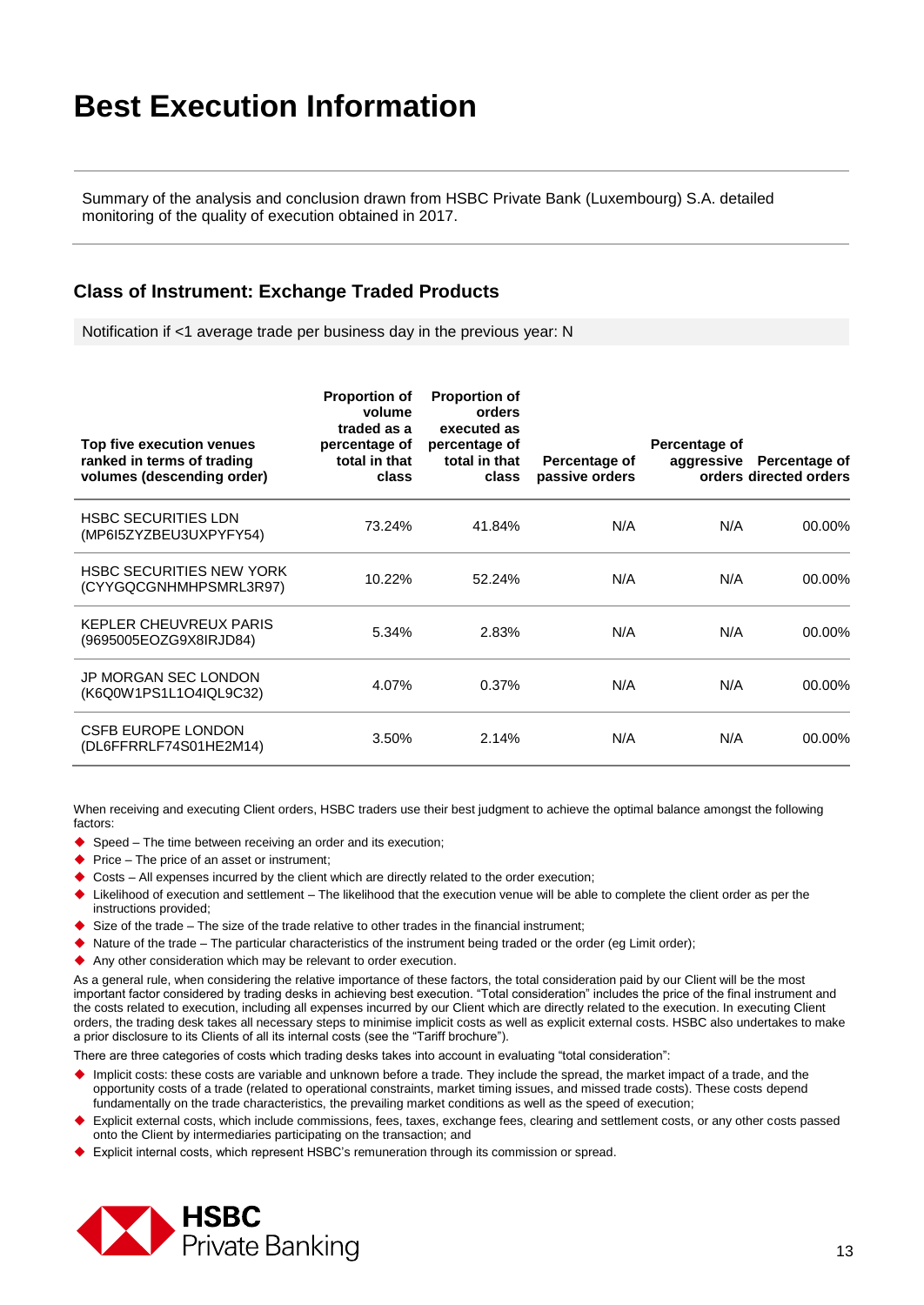Whilst total consideration is of primary importance in achieving best execution, other factors identified above may also be instrumental in delivering the best possible execution result to the Client. Therefore, in evaluating the relative importance of all factors, HSBC will also take into account:

- $\blacklozenge$  the specific nature of the instrument traded;
- $\blacklozenge$  the market where such instrument is traded;
- the characteristics of the order relating to the instrument, including the size of the trade relative to other trades in the financial instrument and the need to minimise any possible impact of the order on the market.

HSBC maintains a process to review and mitigate any instances of conflicts arising through the normal course of business. HSBC ensures that all employees are aware of this process and take reasonable steps to identify conflicts of interest that arise or may arise in the course of providing any regulated activity to a client and which may adversely affect clients' interests.

HSBC Private Bank (Luxembourg) S.A. does not have any price arrangement with any execution venues.

Any change in the list of execution venues listed will be commented in next reporting period.

Trading desk doesn't treat categories of clients differently.

Exceptions to the regular process of order management may be allowed only with respect to illiquid financial instruments and unusually large orders, both of which may need to be "worked" during a given period of time, either in search of available liquidity or to ensure the least impact on market price. HSBC will advise its Clients of this fact prior to working the order.

As a general rule, Client orders are not aggregated and are executed on a timely manner and by order of chronological priority. However, there may be instances where Client orders will be bulked, in particular for orders placed on Client portfolios managed by HSBC on a discretionary basis. In all cases, orders can only be aggregated when:

- i. The characteristics of the orders makes them suitable for aggregation;
- ii. HSBC determines that any such aggregation will not result in any disadvantage to a particular Client; and
- iii. In compliance with HSBC' allocation procedures (as may be applicable).

To avoid concentration of risk in external entities, exposure limits by counterparties were defined and are monitored prior to any trade. The trader best price selection is potentially limited then by exposure threshold defined by credit risk function.

These limits apply as well to intra-group trades.

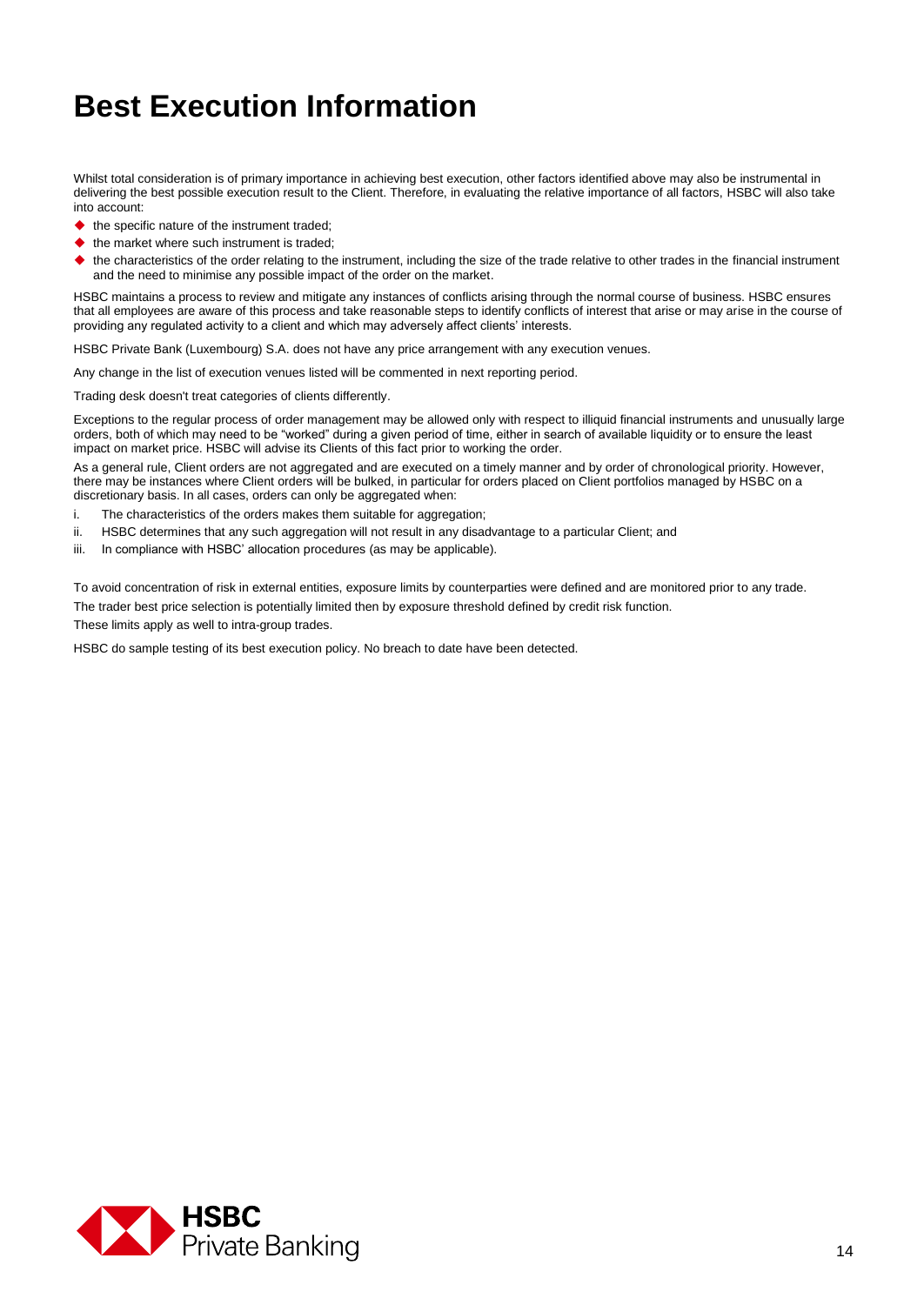Summary of the analysis and conclusion drawn from HSBC Private Bank (Luxembourg) S.A. detailed monitoring of the quality of execution obtained in 2017.

#### **Class of Instrument: Other Instruments**

Notification if <1 average trade per business day in the previous year: N

| Top five execution venues<br>ranked in terms of trading<br>volumes (descending order) | <b>Proportion of</b><br>volume<br>traded as a<br>percentage of<br>total in that<br>class | <b>Proportion of</b><br>orders<br>executed as<br>percentage of<br>total in that<br>class | Percentage of<br>passive orders | Percentage of<br>aggressive | Percentage of<br>orders directed orders |
|---------------------------------------------------------------------------------------|------------------------------------------------------------------------------------------|------------------------------------------------------------------------------------------|---------------------------------|-----------------------------|-----------------------------------------|
| HSBC PB (Suisse) Geneva<br>(549300LM7URE8RZR5X06)                                     | 46.20%                                                                                   | 16.91%                                                                                   | N/A                             | N/A                         | 00.00%                                  |
| <b>HSBC SECURITIES</b><br><b>LUXEMBOURG</b><br>(213800OPVOQIR4OADG59)                 | 35.91%                                                                                   | 11.22%                                                                                   | N/A                             | N/A                         | 00.00%                                  |
| EUROCLEAR FUNDSETTLE<br>(5493003EDPTWGW4F3K05)                                        | 17.02%                                                                                   | 70.55%                                                                                   | N/A                             | N/A                         | 00.00%                                  |
| <b>STATE STREET BOSTON</b><br>(571474TGEMMWANRLN572)                                  | 0.66%                                                                                    | 0.05%                                                                                    | N/A                             | N/A                         | 00.00%                                  |
| HSBC S.S (IRELAND) LTD<br>(213800HVF4H4GD6WSK83)                                      | 0.14%                                                                                    | 0.61%                                                                                    | N/A                             | N/A                         | 00.00%                                  |

When receiving and executing Client orders, HSBC traders use their best judgment to achieve the optimal balance amongst the following factors:

- ◆ Speed The time between receiving an order and its execution;
- $\blacktriangleright$  Price The price of an asset or instrument;
- $\triangleright$  Costs All expenses incurred by the client which are directly related to the order execution;
- Likelihood of execution and settlement The likelihood that the execution venue will be able to complete the client order as per the instructions provided;
- Size of the trade The size of the trade relative to other trades in the financial instrument;
- Nature of the trade The particular characteristics of the instrument being traded or the order (eg Limit order);
- Any other consideration which may be relevant to order execution.

As a general rule, when considering the relative importance of these factors, the total consideration paid by our Client will be the most important factor considered by trading desks in achieving best execution. "Total consideration" includes the price of the final instrument and the costs related to execution, including all expenses incurred by our Client which are directly related to the execution. In executing Client orders, the trading desk takes all necessary steps to minimise implicit costs as well as explicit external costs. HSBC also undertakes to make a prior disclosure to its Clients of all its internal costs (see the "Tariff brochure").

- Implicit costs: these costs are variable and unknown before a trade. They include the spread, the market impact of a trade, and the opportunity costs of a trade (related to operational constraints, market timing issues, and missed trade costs). These costs depend fundamentally on the trade characteristics, the prevailing market conditions as well as the speed of execution;
- Explicit external costs, which include commissions, fees, taxes, exchange fees, clearing and settlement costs, or any other costs passed onto the Client by intermediaries participating on the transaction; and

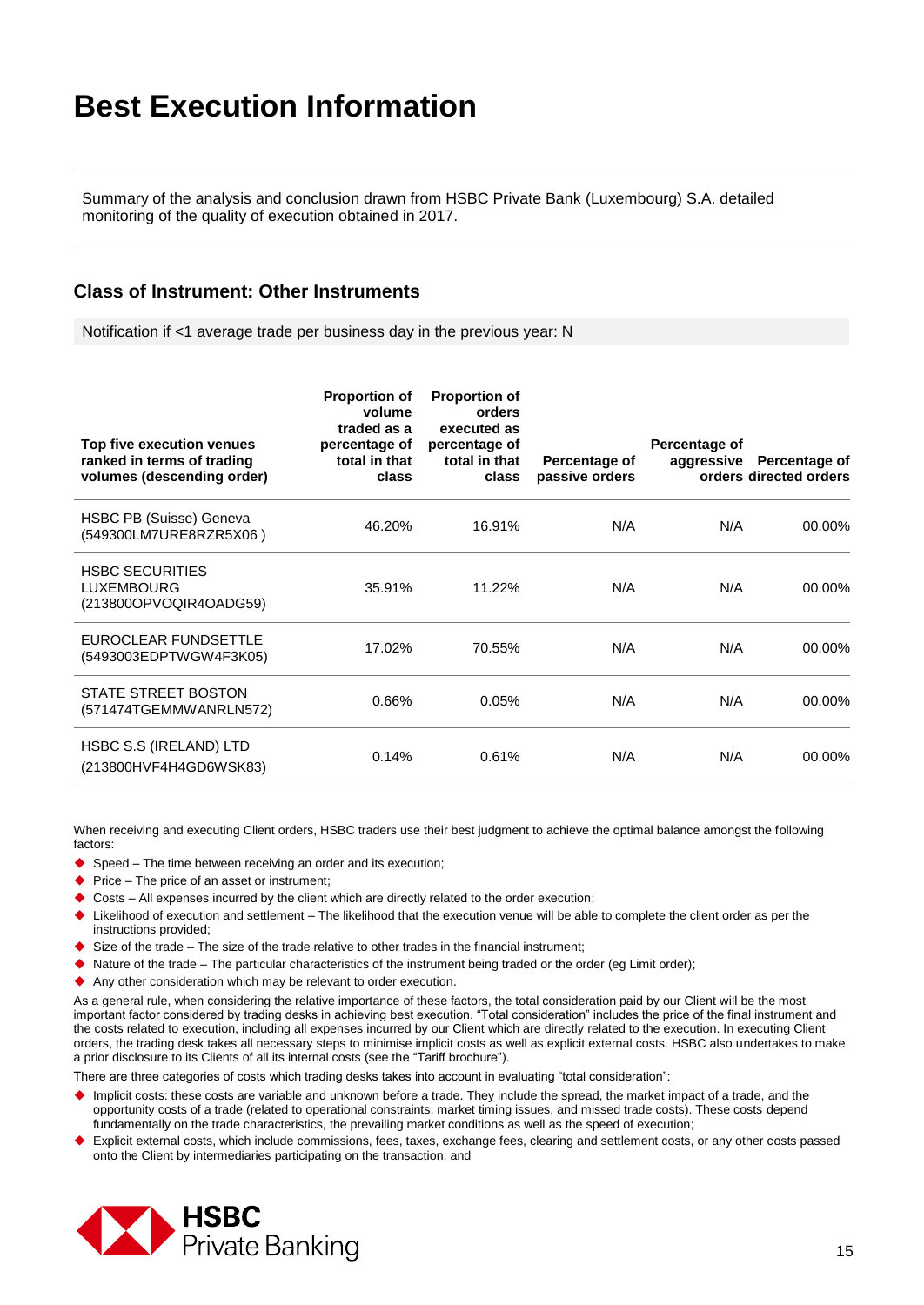Explicit internal costs, which represent HSBC's remuneration through its commission or spread.

Whilst total consideration is of primary importance in achieving best execution, other factors identified above may also be instrumental in delivering the best possible execution result to the Client. Therefore, in evaluating the relative importance of all factors, HSBC will also take into account:

- the specific nature of the instrument traded;
- the market where such instrument is traded;
- the characteristics of the order relating to the instrument, including the size of the trade relative to other trades in the financial instrument and the need to minimise any possible impact of the order on the market.

HSBC maintains a process to review and mitigate any instances of conflicts arising through the normal course of business. HSBC ensures that all employees are aware of this process and take reasonable steps to identify conflicts of interest that arise or may arise in the course of providing any regulated activity to a client and which may adversely affect clients' interests.

HSBC Private Bank (Luxembourg) S.A. does not have any price arrangement with any execution venues.

Any change in the list of execution venues listed will be commented in next reporting period.

Trading desk doesn't treat categories of clients differently.

Exceptions to the regular process of order management may be allowed only with respect to illiquid financial instruments and unusually large orders, both of which may need to be "worked" during a given period of time, either in search of available liquidity or to ensure the least impact on market price. HSBC will advise its Clients of this fact prior to working the order.

As a general rule, Client orders are not aggregated and are executed on a timely manner and by order of chronological priority. However, there may be instances where Client orders will be bulked, in particular for orders placed on Client portfolios managed by HSBC on a discretionary basis. In all cases, orders can only be aggregated when:

- i. The characteristics of the orders makes them suitable for aggregation;
- ii. HSBC determines that any such aggregation will not result in any disadvantage to a particular Client; and
- iii. In compliance with HSBC' allocation procedures (as may be applicable).

To avoid concentration of risk in external entities, exposure limits by counterparties were defined and are monitored prior to any trade. The trader best price selection is potentially limited then by exposure threshold defined by credit risk function.

These limits apply as well to intra-group trades.